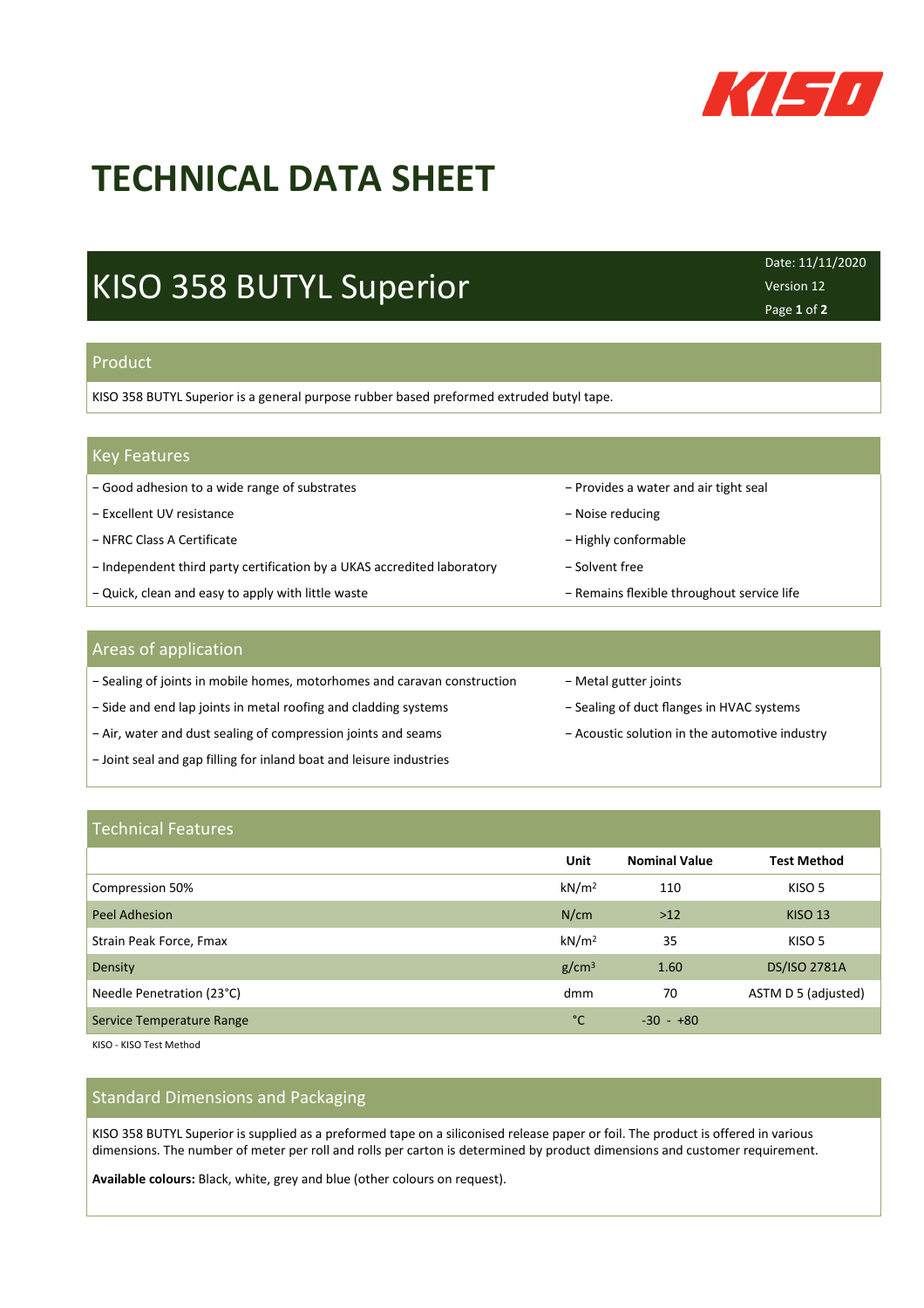

# **TECHNICAL DATA SHEET**

### KISO 358 BUTYL Superior

Date: 11/11/2020 Version 12 Page **2** of **2**

### Application

**Application temperature:** > 5°C (15°C - 25°C recommended)

**Surface preparation:** All surfaces MUST be clean, dry and free from dust, grease and loose materials. Propan-2-ol is recommended for cleaning (smooth surfaces). Make sure the surface is allowed to dry prior to application of the butyl tape.

**Application:** Apply by hand directly from the reel; apply the sealant firmly on one surface, remove the protection paper and apply the other surface on the strip surface. Press firmly.

**Shelf life:** At least 2 years from date of manufacture under cool and dry storage conditions.

**Service life:** Estimated 30 years\*.

**Disposal:** The product is not biodegradable, do not disperse it in the environment after use.

\*Depending on application

#### Tolerances

| <b>Rectangular Profiles:</b>  | Width (mm)                                             | Unit | Tolerance $(+/-)^*$ |
|-------------------------------|--------------------------------------------------------|------|---------------------|
|                               | $-2.5$                                                 | mm   | 0.35                |
|                               | $2.6 - 4.0$                                            | mm   | 0.40                |
|                               | $4.1 - 6.3$                                            | mm   | 0.50                |
|                               | $6.4 - 10$                                             | mm   | 0.70                |
|                               | $11 - 16$                                              | mm   | 0.80                |
|                               | $17 - 25$                                              | mm   | 1.00                |
|                               | $26 - 150$                                             | mm   | 2.00                |
|                               | *DIN 7715 T3 class E2                                  |      |                     |
|                               | Thickness: +/- 10%*<br>*DIN 7715 T3 class E1 or better |      |                     |
| <b>Round Profiles:</b>        | All Diameters: Calculated weight +/- 10%               |      |                     |
| <b>Length (All Profiles):</b> | $+/- 1.5%$                                             |      |                     |

### Test

KISO can neither ascertain nor warrant that the Product is suitable for the specific purpose, interacts with the substrate or other material in the construction, construction method used or application chosen by the Purchaser in a way and with a result desired or anticipated by the Purchaser. Therefore, the Purchaser shall conduct and perform any such tests, studies and analysis of the Product to ascertain whether the Product is suitable for the Purchaser's production process and end products and / or application. KISO merely and exclusively warrants that the Products comply with the sections Technical Features, Standard Dimensions and Packaging, Application and Tolerances stated in this Specification. Characteristics of the Product that at not specified in this Specification are not warranted.